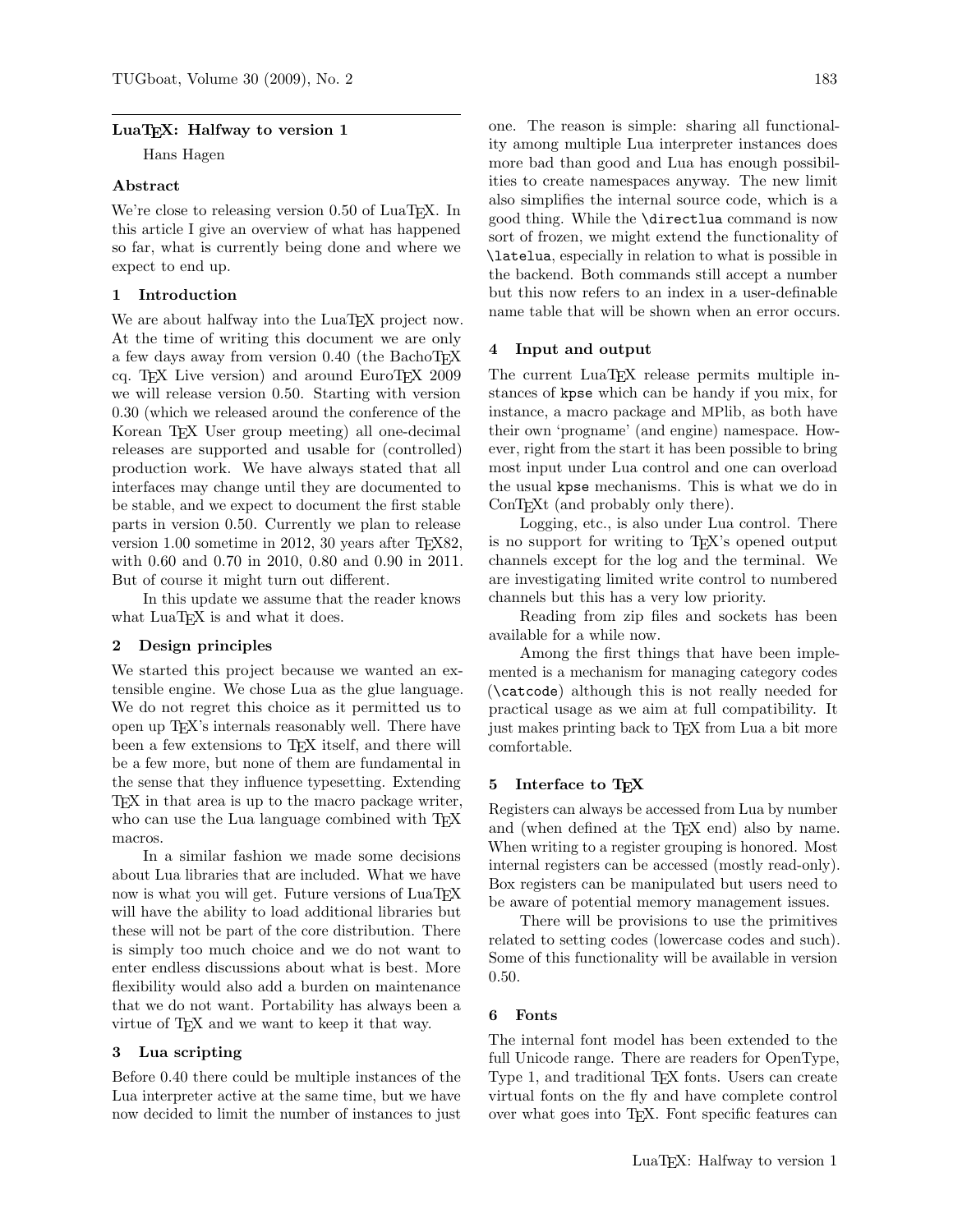either be mapped onto the traditional ligature and kerning mechanisms or be implemented in Lua.

We use code from FontForge that has been stripped to get a smaller code base. Using the Font-Forge code has the advantage that we get a similar view on the fonts in LuaTEX as in this editor which makes debugging easier and developing fonts more convenient.

The interface is already rather stable but some of the keys in loaded tables might change. Almost all of the font interface will be stable in version 0.50.

## 7 Tokens

It is possible to intercept tokenization. Once intercepted, a token table can be manipulated before being piped back into LuaT<sub>F</sub>X. We still support Omega's translation processes but that might become obsolete at some point.

Future versions of LuaTEX might use Lua's socalled "user data" concept but the interface will mostly be the same. Therefore this subsystem will not be frozen yet in version 0.50.

# 8 Nodes

Users have access to the node lists in various stages. This interface has already been quite stable for some time but some cleanup might still take place. Currently the node memory maintenance is still explicit, but eventually we will make releasing unused nodes automatic.

We have plans for keeping more extensive information within a paragraph (initial whatsit) so that one can build alternative paragraph builders in Lua. There will be a vertical packer (in addition to the horizontal packer) and we will open up the page builder (inserts etc.). The basic interface will be stable in version 0.50.

## 9 Attributes

This new kid on the block is now available for most subsystems but we might change some of its default behaviour. As of 0.40 you can also use negative values for attributes. The original idea of using negative values for special purposes has been abandoned as we consider a secondary (faster and more efficient) limited variant. The basic principles will be stable around version 0.50, but we reserve the freedom to change some aspects of attributes until we reach version 1.00.

## 10 Hyphenation

In LuaTEX we have clearly separated hyphenation, ligature building and kerning. Managing patterns as well as hyphenation is reimplemented from scratch

but uses the same principles as traditional T<sub>E</sub>X. Patterns can be loaded at run time and exceptions are quite efficient now. There are a few extensions, like embedded discretionaries in exceptions and pre- as well as posthyphens.

On the agenda is fixing some 'hyphenchar' related issues and future releases might deal with compound words as well. There are some known limitations that we hope to have solved in version 0.50.

# 11 Images

Image handling is part of the backend. This part of the pdfTEX code has been rewritten and can now be controlled from Lua. There are already a few more options than in pdfTEX (simple transformations). The image code will also be integrated in the virtual font handler.

# 12 Paragraph building

The paragraph builder has been rewritten in C code (soon to be converted back to CWEB). There is a callback related to the builder so it is possible to overload the default line breaker by one written in Lua.

There are no further short-term revisions on the agenda, apart from writing an advanced (third order) Arabic routine for the Oriental T<sub>EX</sub> project.

Future releases may provide a bit more control over \parshapes and multiple paragraph shapes.

# 13 MetaPost

The closely related MPlib project has resulted in a MetaPost library that is included in LuaT<sub>EX</sub>. There can be multiple instances active at the same time and MetaPost processing is very fast. Conversion to PDF is to be done with Lua.

On the to-do list is a bit more interoperability (pre- and postscript tables) and this will make it into release 0.50 (maybe even in version 0.40 already).

# 14 Mathematics

Version 0.50 will have a stable version of Unicode math support. Math is backward compatible but provides solutions for dealing with OpenType math fonts. We provide math lists in their intermediate form (noads) so that it is possible to manipulate math in great detail.

The relevant math parameters are reorganized according to what OpenType math provides (we use the Cambria font as our reference). Parameters are grouped by style. Future versions of LuaTEX will build upon this base to provide a simple mechanism for switching style sets and font families in-formula.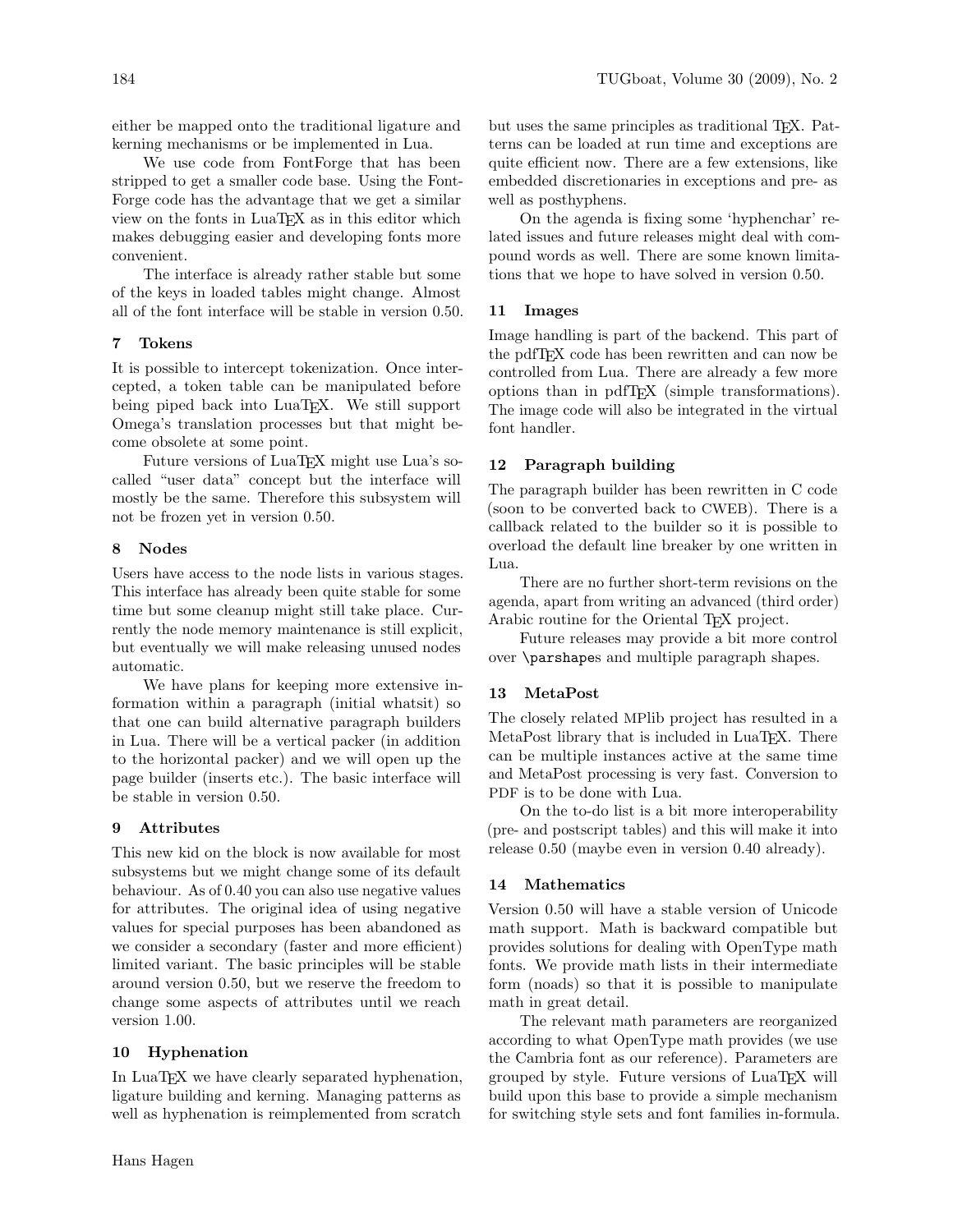There are new primitives for placing accents (top and bottom variants and extensible characters), creating radicals, and making delimiters. Math characters are permitted in text mode.

There will be an additional alignment mechanism analogous to what MathML provides. Expect more.

## 15 Page building

Not much work has been done on opening up the page builder although we do have access to the intermediate lists. This is unlikely to happen before 0.50.

## 16 Going CWEB

After releasing version 0.50 around EuroT<sub>EX</sub> 2009 there will be a period of relative silence. Apart from bug fixes and (private) experiments there will be no release for a while. At the time of the 0.50 release the LuaTEX source code will probably be in plain C completely. After that is done, we will concentrate hard on consolidating and upgrading the code base back into CWEB.

### 17 Cleanup

Cleanup of code is a continuous process. Cleanup is needed because we deal with a merge of traditional TEX,  $\varepsilon$ -TEX extensions, pdfTEX functionality and some Omega (Aleph) code.

Compatibility is a prerequisite, with the exception of logging and rather special ligature reconstruction code.

We also use the opportunity to slowly move away from all the global variables that are used in the Pascal version.

### 18 Alignments

We do have some ideas about opening up alignments, but it has a low priority and it will not happen before the 0.50 release.

## 19 Error handling

Once all code is converted to CWEB, we will look into error handling and recovery. It has no high priority as it is easier to deal with after the conversion to CWEB.

### 20 Backend

The backend code will be rewritten stepwise. The image related code has already been redone, and currently everything related to positioning and directions is redesigned and made more consistent. Some bugs in the Aleph code (inherited from Omega) have been removed and we are trying to come up with a

consistent way of dealing with directions. Conceptually this is somewhat messy because much directionality is delegated to the backend.

We are experimenting with positioning (preroll) and better literal injection. Currently we still use the somewhat fuzzy pdfTEX methods that evolved over time (direct, page and normal injection) but we will come up with a clearer model.

Accuracy of the output (PDF) will be improved and character extension (hz) will be done more efficiently. Experimental code seems to work okay. This will become available from release 0.40 and onwards and further cleanup will take place when the CWEB code is there, as much of the PDF backend code is already C code.

## 21 ConTFXt MkIV

When we started with LuaTFX we decided to use a branch of ConT<sub>E</sub>X<sup>t</sup> for testing as it involves quite drastic changes, many rewrites, a tight connection with binary versions, etc.

As a result for some time we now have two versions of ConT<sub>E</sub>X<sup>t</sup>: MkII and MkIV, where the former targets pdfT<sub>F</sub> $X$  and  $X$ <sub>T</sub> $T$ <sub>F</sub> $X$ , and the latter exclusively uses LuaT<sub>EX</sub>. Although the user interface is downward compatible the code base starts to diverge more and more. Therefore at the last ConTEXt meeting it was decided to freeze the current version of MkII and only apply bug fixes and an occasional simple extension.

This policy change opened the road to rather drastic splitting of the code, also because full compatibility between MkII and MkIV is not required. Around LuaTEX version 0.40 the new, currently still experimental, document structure related code will be merged into the regular MkIV version. This might have some impact as it opens up new possibilities.

## 22 Future

In the future, MkIV will try to create (more) clearly separated layers of functionality so that it will become possible to make subsets of ConTEXt for special purposes. This is done under the name MetaTFX. Think of layering like:

- I/O, catcodes, callback management, helpers
- input regimes, characters, filtering
- nodes, attributes and noads
- user interface
- languages, scripts, fonts and math
- spacing, par building and page construction
- XML, graphics, MetaPost, job management, and structure (huge impact)
- modules, styles, specific features
- tools